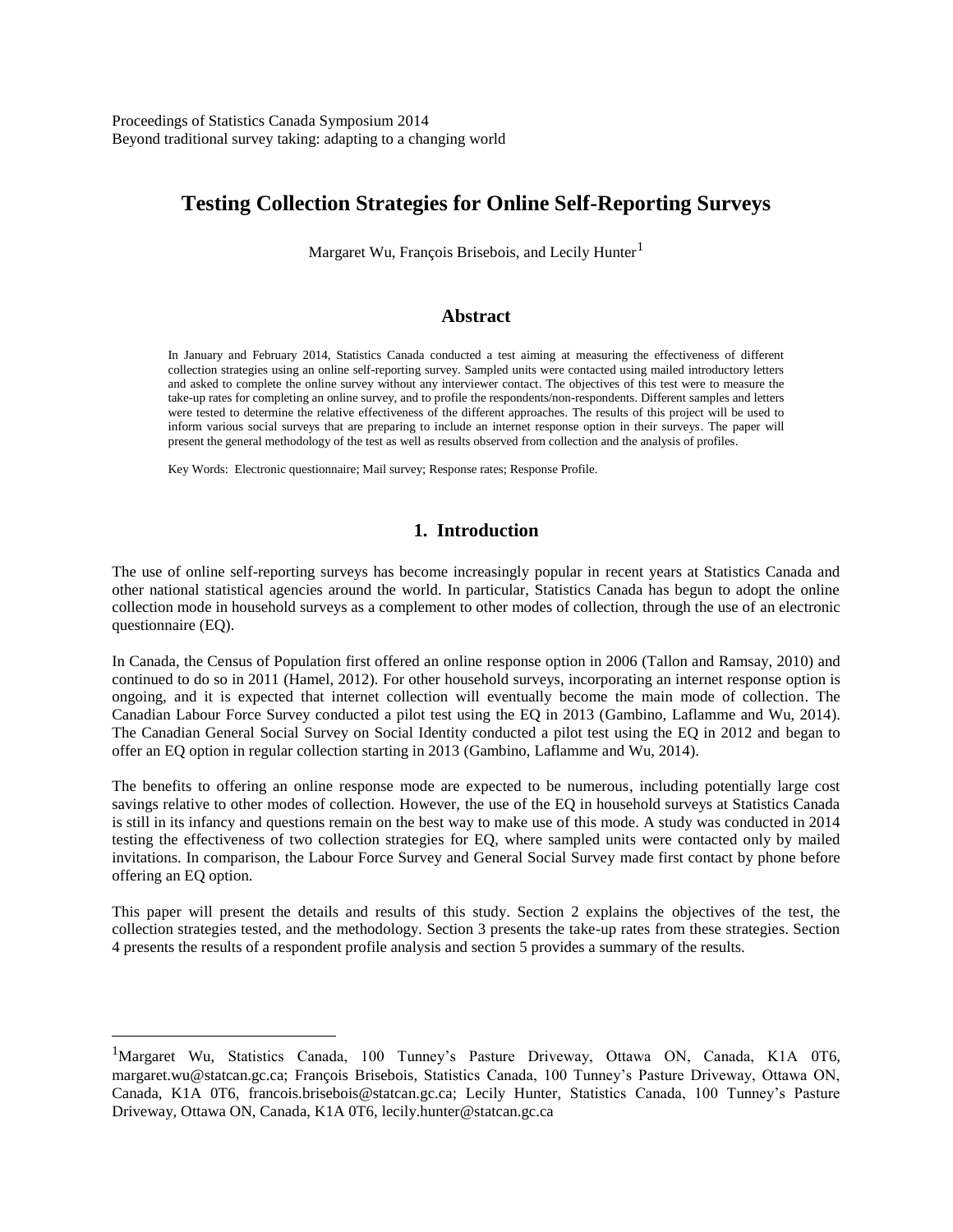## **2. Overview of the Study**

## **2.1 Two Collection Strategies for EQ**

In both strategies, paper invitations for an online survey were mailed to sampled units and this was the only method of contact. The objectives of the study were to measure take-up rates under these strategies and conduct a profile analysis of respondents. The two strategies were:

- 1. Household strategy: Letters were mailed to a sample of dwellings with an invitation to do the survey via EQ. The invitation was addressed to "The Occupant". Once online, the household respondent was asked to complete a household roster, at which point one person aged 15 or older in the household was randomly selected to complete the questionnaire. If the selected respondent was the same person who completed the roster, the EQ application continued to the content; otherwise, the EQ application ended and a new invitation to the named selected respondent (called the secondary respondent) was sent. If the household respondent provided an email address, the new invitation was emailed; otherwise it was mailed and the letter was addressed to the named selected respondent.
- 2. Target respondent strategy: Letters were mailed to a sample of selected people with an invitation to the EQ survey. Each invitation letter was addressed to the name of the selected ("targeted") person. With this strategy, there was no need for a roster and only the selected person could answer the EQ. Two different invitation letters were tested under this strategy; letter P1 was a standard letter, the same as the one used for the household strategy; letter P2 had one extra sentence stating that the respondent may be contacted by an interviewer if they do not respond. 2

The main disadvantage of the household strategy was that the flow was more complicated. This strategy required a roster and sending invitations to a secondary respondent selected from that roster. The consequence was that there was a second level of non-response since there were potentially two respondents per household. The target respondent strategy had the advantage of a simpler flow but on the other hand required a person-level frame with names and up-to-date addresses, which is generally more difficult to obtain at Statistics Canada.

## **2.2 Frame and Sample**

The target population for both strategies was composed of all households that completed Statistics Canada's 2011 National Household Survey (NHS) and that had mailable addresses available on the Dwelling Universe File (DUF) of Statistics Canada Household Survey Frame (HSF). The frame was therefore a combination of the NHS and the DUF, and was identical for both strategies tested. Canadian territories, Indian reserves, and collective dwellings were excluded. Note that mailing addresses were from the DUF, and the names used to address invitation letters for the target respondent strategy were from the NHS. Note also that the NHS took place two and a half years before this study, meaning that information on the respondent names could have been outdated.

The sample size for the household strategy was 30,000 households. The sample for the targeted respondent strategy was 6,500, which was split into two samples of 5,000 and 1,500, where the smaller sample received the nonstandard invitation letter mentioning a possible follow-up. A simple random sample of households was taken within each region of Canada; for the target respondent sample, one individual aged 15+ was randomly selected from each selected household using the NHS roster.

## **2.3 Collection**

 $\overline{a}$ 

Collection lasted approximately six weeks and took place in January and February 2014. Given the limited resources and time to conduct the test, an existing EQ module was reused: one module of the General Social Survey (GSS)

<sup>&</sup>lt;sup>2</sup> There was actually no plan to follow-up with non-respondents. This sentence was added simply to test the impact on take-up rates under a "threat" of a possible follow-up.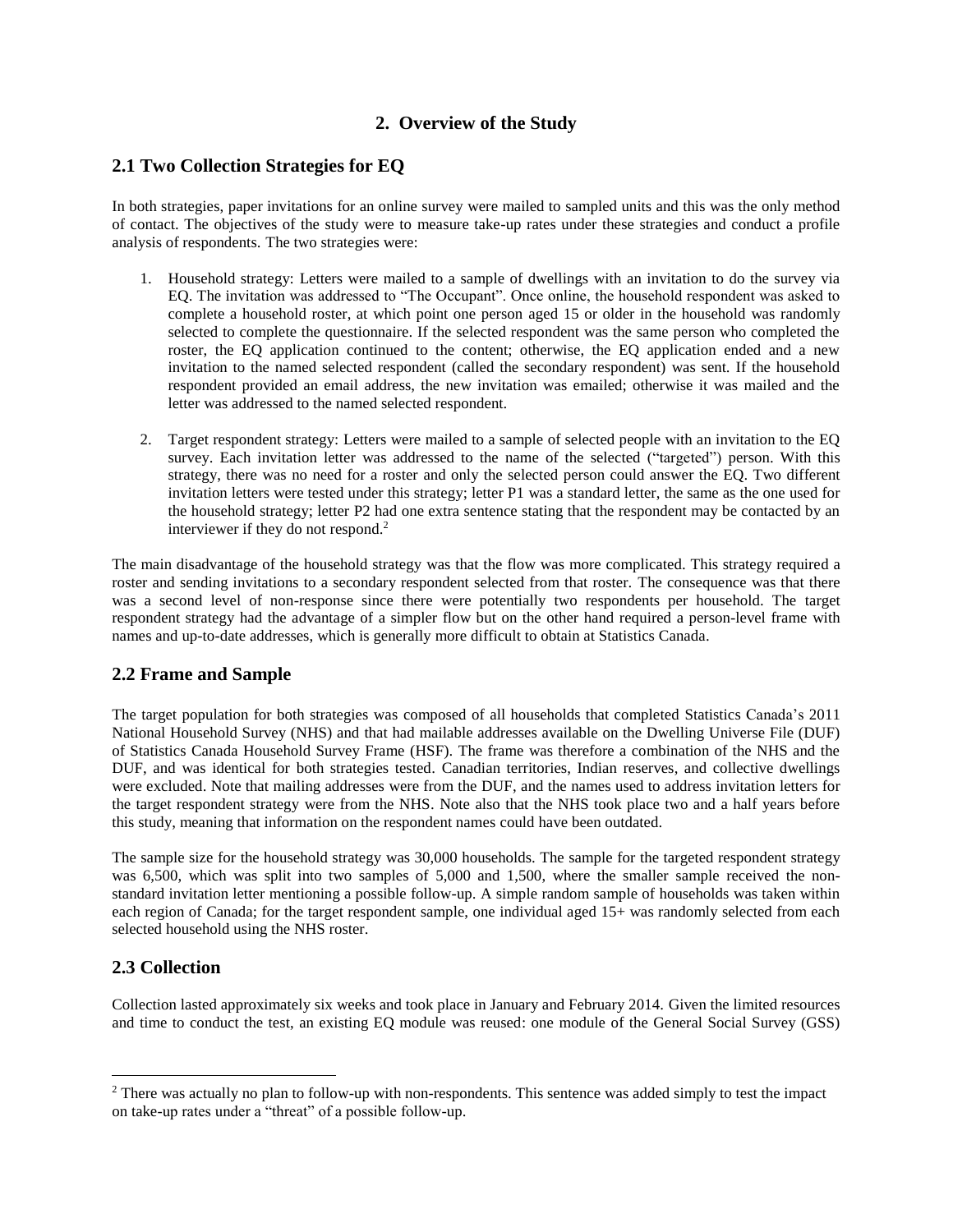related to social identity and internet use. The official survey title for the test was the Survey on the Use of Internet and Other Media (SUIOM).

## **3. Take-up Rates**

The main objective of the test was to measure take-up rates from potential EQ strategies for household surveys.

Take-up rates for the household sample are presented in Tables 3-1, 3-2 and 3-3. Table 3-1 presents the counts and rates of post office returns, logins, and submits (i.e. cases that completed the survey content). Overall, after excluding post office returns, the login rate was 30% and the submit rate was 22% out of the 30,000 sampled. Table 3-2 breaks down the number of submitted cases by whether the same person was selected and therefore continued to the content immediately after the roster, or whether a different household member was selected and a new invitation was issued: cases where the same person was selected accounted for 75% of all content submits, and cases where someone else was selected account for the remaining 25%. Table 3-3 provides further information about cases where a different person was selected: there were 3465 cases where a different household member was selected from the roster; 2830 of these cases were sent invitations for the survey content. Note that not all cases were sent invitations if it was considered too late in the collection period; note also that there was a later cut-off date for email invitations than letter invitations because there was no need to account for mailing time. Out of the invitations sent, the overall login and submit rates were 58% and 57%. These rates were quite different depending on the method of contact: rates were about 20% higher for those contacted by email versus those contacted by mailed letter (64% login and 63% submit for email; 43% login and 42% submit for mail). Note however that it is the initial household respondent's choice whether to provide an email address for the selected household member which then determines the mode for the second invitation.

Take-up rates for the target respondent sample are presented in Table 3-4. The post office return rate was 12% overall. Excluding the post office returns, the login and submit rates were 31% and 30% overall. However these rates varied depending on the version of the invitation letter: login and submit rates were 30% and 29% for the sample sent the standard letter, and 34% and 34% for the sample sent the letter mentioning a possible follow-up.

Table 3-5 presents comparisons between the two samples and includes results from statistical tests of differences. The initial login rates for the household and target respondent samples are comparable at 30%. However, the submit rate for completed cases is significantly different (22% for household, 29% for target respondent with the standard letter), most likely from having to re-contact the household sample when someone else was selected. Comparing the two invitation letters in the target respondent strategy, the login rates are significantly different (30% standard letter, 34% follow-up letter), which indicates that the "threat" of a follow-up does have an effect on response. And, although not formally tested, the post office return rate is much higher for the target respondent sample (12% target respondent, 2% household). This is likely due to the contact information being out of date; recall that respondent names were taken from the NHS which took place two and a half years before the study, and it is almost certain that some selected persons would had moved during that time.

# Count | Rate Sample 30,000 Post office returns 630 2% Logins  $8,673$  30% Submits (completed content) 6,324 22%

**Table 3-1 Household Sample: Overall Results**

Note: login and submit rates exclude post office returns.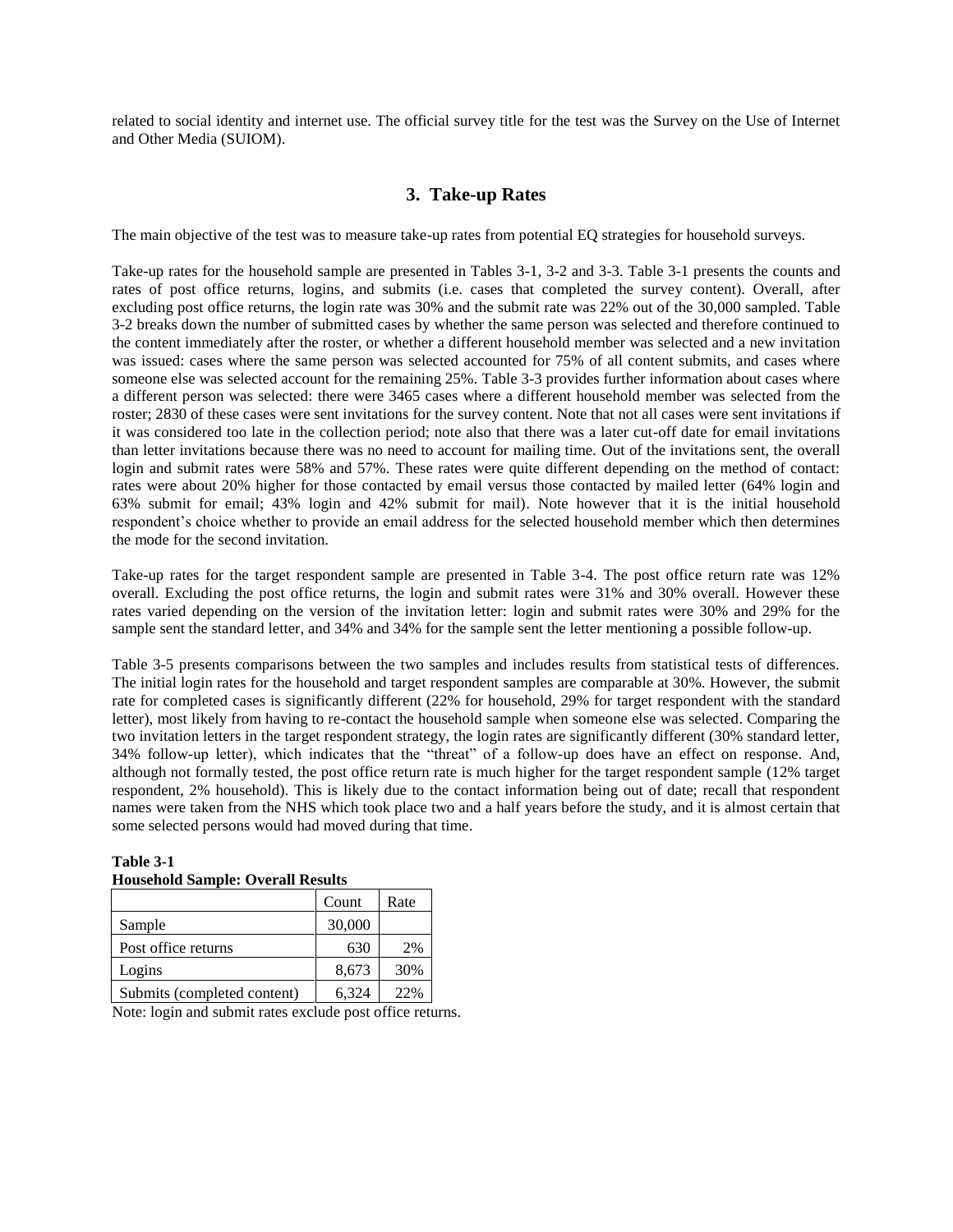#### **Table 3-2 Household Sample: Breakdown of Submits**

| Total submitted cases (completed content) | 6.324 |  |
|-------------------------------------------|-------|--|
| L Same person selected                    | 4.720 |  |
| $\mathsf{L}$ Different person selected    | 1.604 |  |

### **Table 3-3**

#### **Household Sample: Results for the Secondary Respondent**

|                     | Roster<br>submitted | Invitations<br>sent | Login |     | Submit |     |
|---------------------|---------------------|---------------------|-------|-----|--------|-----|
| Total               | 3.465               | 2.830               | 1.632 | 58% | 1.604  | 57% |
| Contacted by email  | n/a                 | 1.980               | .267  | 64% | 1.244  | 63% |
| Contacted by letter | n/a                 | 850                 | 365   | 43% | 360    | 42% |

Notes: Roster submitted count excludes a few (12) dropped cases with errors in contact information. Count of invitations sent excludes 59 invitations by email where the invitation was bounced back.

### **Table 3-4**

#### **Target Respondent Sample: Results**

| -                   |           |            |                                      |     |       |     |
|---------------------|-----------|------------|--------------------------------------|-----|-------|-----|
|                     | Letter P1 | (standard) | Letter P <sub>2</sub><br>(follow-up) |     | Total |     |
| Sample              | 5,000     |            | 1,500                                |     | 6,500 |     |
| Post office returns | 597       | 12%        | 167                                  | 11% | 764   | 12% |
| Logins              | 1.321     | 30%        | 454                                  | 34% | 1.775 | 31% |
| <b>Submits</b>      | ,295      | 29%        | 447                                  | 34% | ,742  | 30% |

Note: login and submit rates exclude post office returns.

## **Table 3-5**

#### **Comparing the Strategies**

| Comparison                   | Group 1         |     | Group 2            |     | p-value    |
|------------------------------|-----------------|-----|--------------------|-----|------------|
|                              |                 |     | Target respondent, |     |            |
| Login rate                   | Household       | 30% | standard letter    | 30% | 0.60       |
|                              |                 |     | Target respondent, |     |            |
| Overall submit rate          | Household       | 22% | standard letter    | 29% | < 0.001    |
| Login rate for letters       |                 |     | Letter mentioning  |     |            |
| (target respondent strategy) | Standard letter | 30% | follow-up          | 34% | 0.02       |
|                              |                 |     |                    |     | <b>Not</b> |
| Post office returns          | Household       | 2%  | Target respondent  | 12% | tested     |

## **4. Respondent Profiles**

To determine which types of households and individuals would be more likely to respond to these strategies, logistic regression models were applied to find the characteristics significantly related to login. Characteristics were from the frame which included (proxy) demographics from the National Household Survey and dwelling and household type characteristics from the Household Survey Frame. The odds ratios of login for significant characteristics are presented in Figures 4-1 and 4-2.

For both the household and target respondent sample, the two most significant characteristics in explaining login were the response channel to the NHS (via internet or other method), and the household maximum education level. The odds of a household or individual logging in were 2 to 2.5 higher if the household responded to the NHS via internet than if the household responded via some other method. The odds of login increased as the education level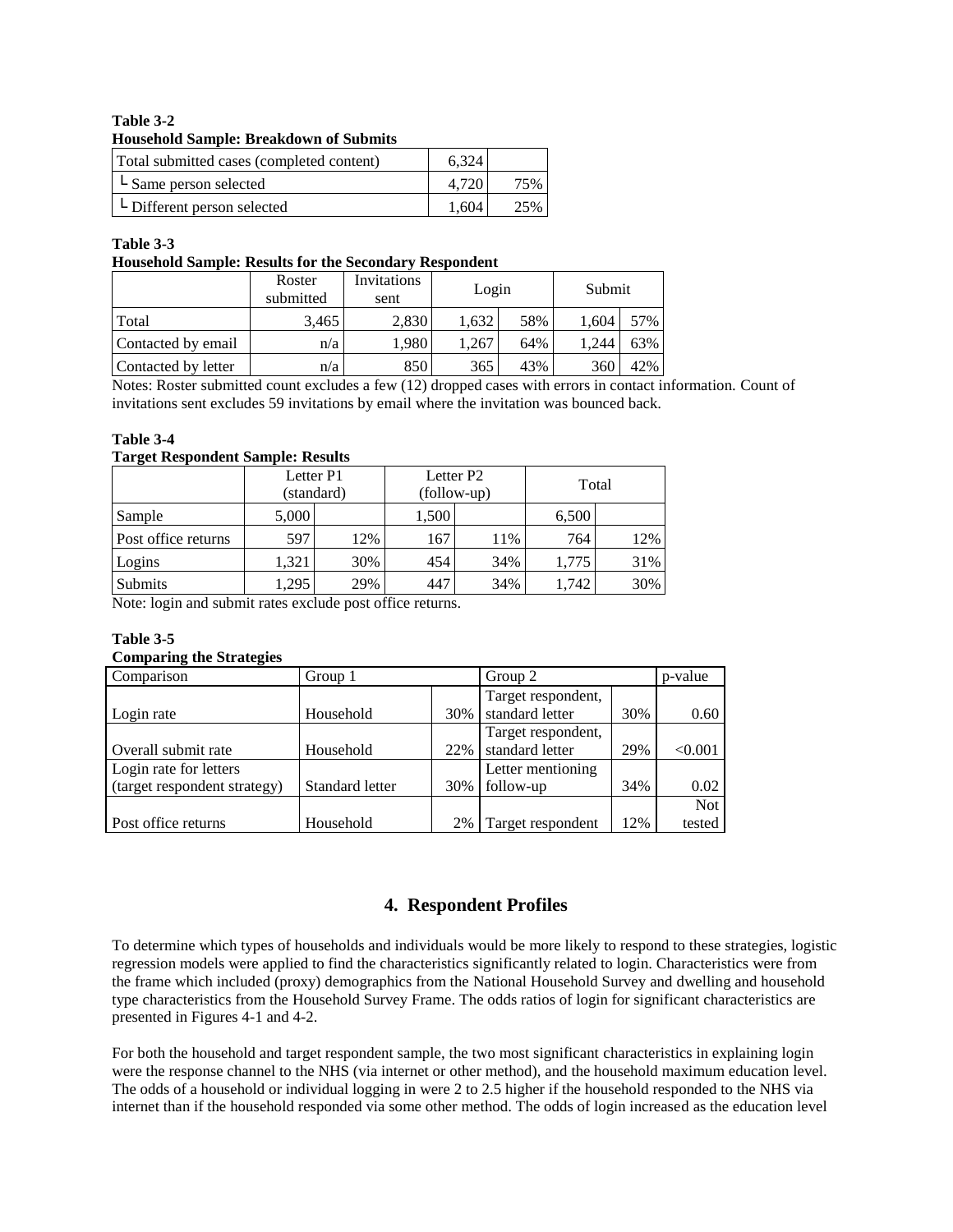increases, more so for the household sample than for the target respondent sample. Overall, there were dwelling, household, and person-level characteristics that are significant in explaining login; some are significant in explaining login regardless of whether it is the situation of anyone in the household being allowed to login, or the situation where only a particular person selected could login.

#### **Figure 4-1**



#### **Figure 4-2**

#### **Odds Ratios of Login for Target Respondent Sample**